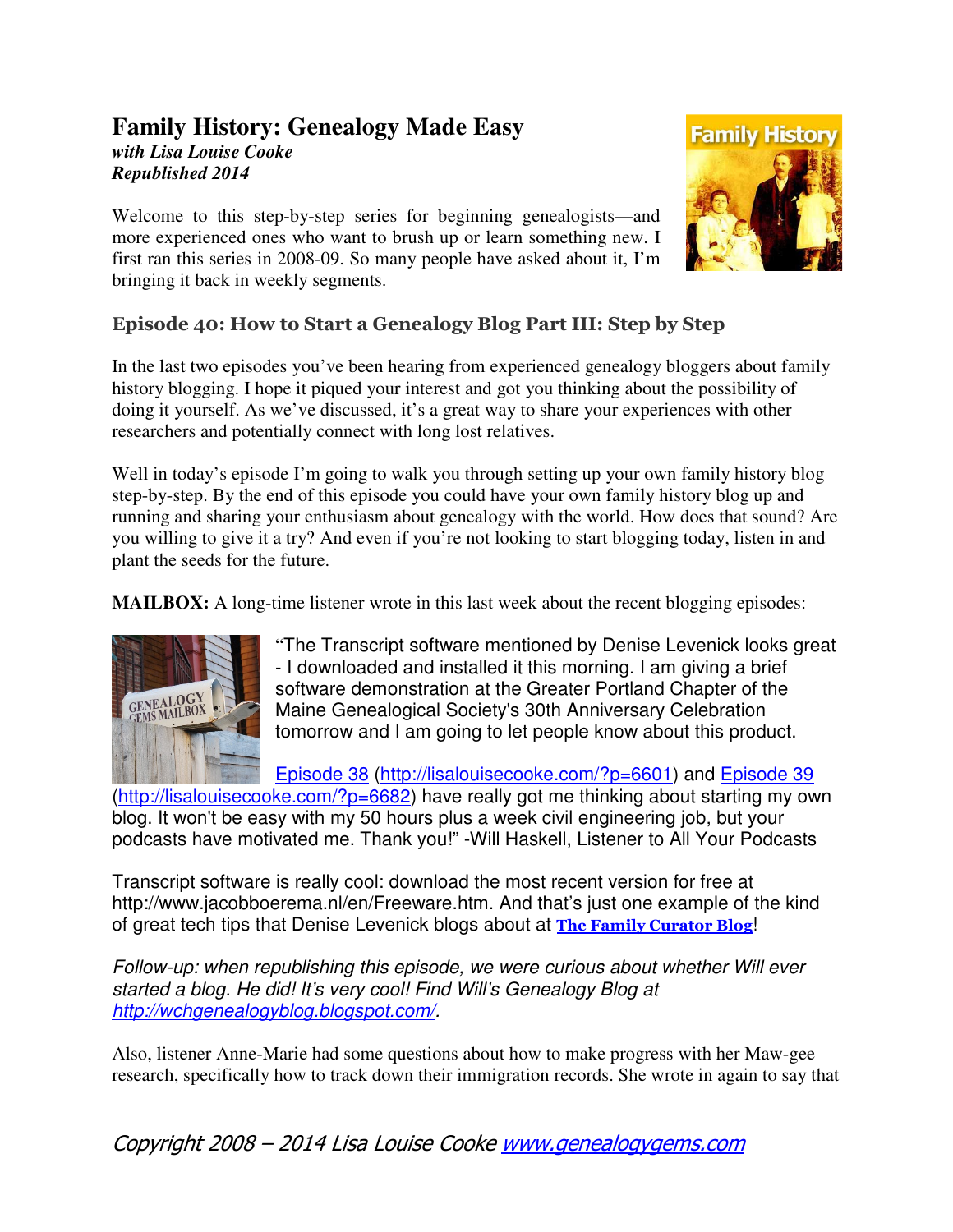she's going to follow up on our suggestions and let us know what she finds. But she also had some comments about my interview with genealogy blogger the Footnote Maven (**Episode 38**):

"I have begun listening to Family History and Genealogy Gem podcasts from the beginning again. When I listened the first time I was so novice that I did not always understand what I was hearing. It's great to have this audio reference guide."

### **How to Start a Genealogy Blog: Step by Step**

Now before we get started on created your blog let me just say that there are probably countless websites for setting up blogs and certainly countless ways to go about it. My goal in the approach that I'm going to take is to get you up and running in a short period of time for free. This is a great way to get your feet wet, see if it's for you, and if you decide to get more elaborate with it later you can always do that.

#### **1. Decide what the purpose of your blog is.**

When it comes to a genealogy themed blog there are still lots of options – so here are some ideas:

- A Research Log
- A Surname Focus
- Family Traditions, Family Recipes, Photos
- Genealogy News
- Focus on a certain record type
- Provide beginner education
- Interviews with relatives
- History of an ancestor's home or community
- Have a general all purpose blog
- Follow a pattern for each day

And remember the Footnote Maven's good advice – You can't be an expert in everything, so don't even try. To me a good way to stay out of that trap is to stay narrowly focused. If you find yourself having to be an expert in everything you're blog theme is probably too broad. And of course, be yourself. Do what you do best!

**2. Use Blogger (**http://www.blogger.com**) to create your blog.** It's free, and easy to use. Blogger is owned by Google so if you already have a Google account than you're one step ahead of the game. If not that's the first thing you'll need to do. Then click "Create Your Blog Now."

*Note: As on any website, the organization and features of Blogger change over time. The following description was current at the time of publication. Use this following descriptions and concepts to guide you through the current version of Blogger.* 

Name Your Blog. Of course, the name should reflect what your blog is about, but it's also good to think of one that is catchy, and one that you can get the URL address for. The URL name you pick has to be something that isn't already being used, so it might take a few tries.

Copyright 2008 – 2014 Lisa Louise Cooke www.genealogygems.com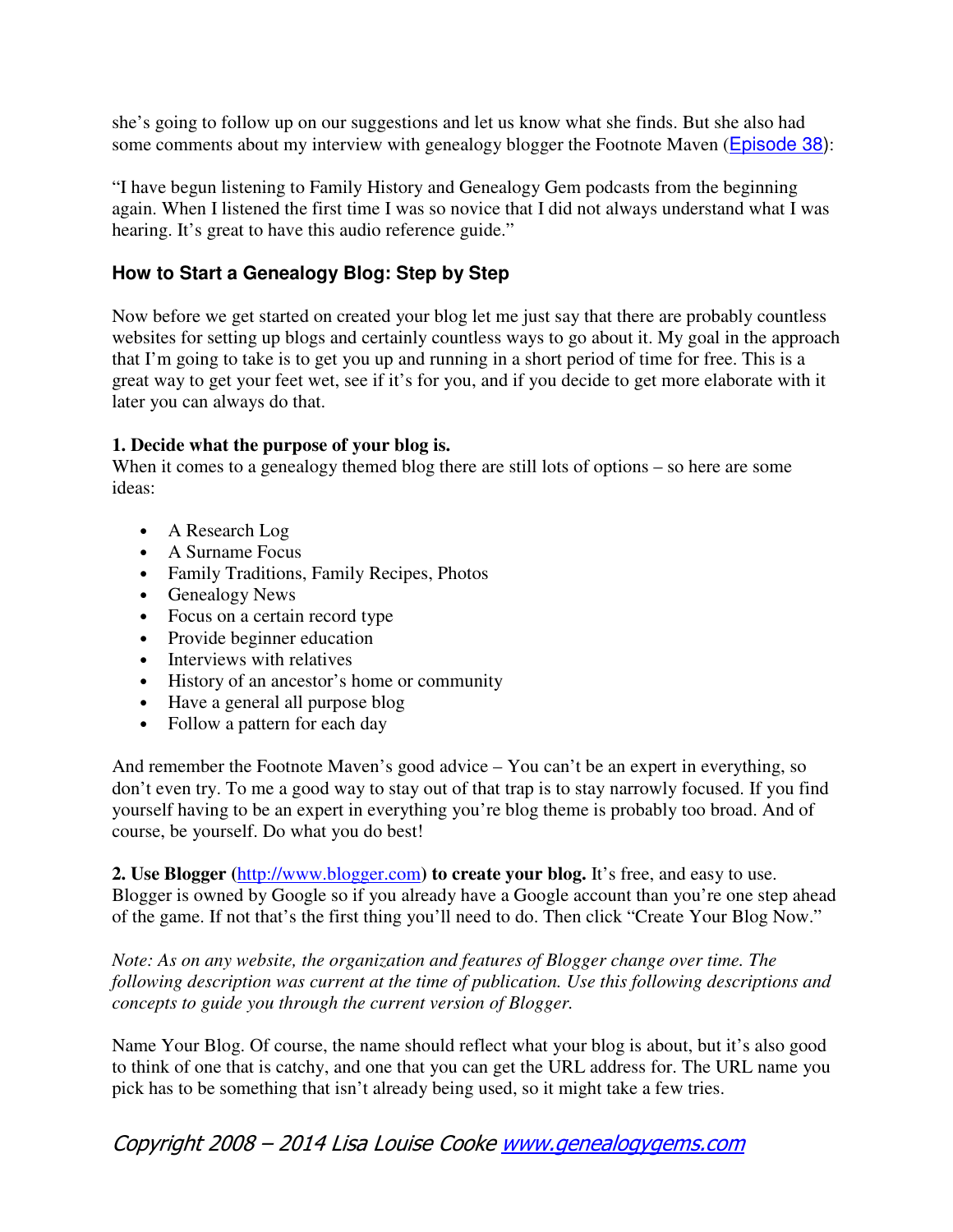How to Name Your Blog:

- 1. Type in the Title Field
- 2. Type the URL you want in the "Blog Address URL" field
- 3. click the Check Availability link to see if it is available
- 4. Type in the word verification code
- 5. Click the CONTINUE button.

#### **3. Select a Design Template:**

Scroll through the design templates and pick one you like Click the select button Click the CONTINUE button You'll get a page that says Your Blog has been created! Click the orange arrow that says START BLOGGING.

There are a couple of more things we'll want to do with our blog before we get to the business of actually posting blog articles. First let's just get familiar with the blog dashboard. This is sort of the "behind the scenes," an area your readers will never see, but where you will actually do your blogging.

There are 4 tabs along the top: Posting, Settings, Layout and Monetize.

Blog Tune Up: From the Posting Tab….Click the SETTINGS tab. Type up a short description of the blog.

#### Vocab Word: KEYWORDS

Keywords label your blog so that when readers go searching for a blog to read they will find it. So some good keywords for this new blog that I'm creating would be

- $\checkmark$  Genealogy
- $\checkmark$  Family history
- $\checkmark$  Family tree
- $\checkmark$  Blog
- $\checkmark$  How to

Keywords can be single words or a short keyword phrase such as "family history" which readers will very likely be searching for. Blogger allows you 500 characters.

The rest of your options on this Basic Settings page are mostly about how your content will be labeled and found on the internet. You can take a look through the options but in most cases you will want to leave them on their default settings. When you're done just click the SAVE SETTINGS button at the bottom of the page. And for right now you can leave all of the other types of settings as is as well. There are about 9 different categories within the Settings Tab that you can tweak, but the default settings on these are just fine for now.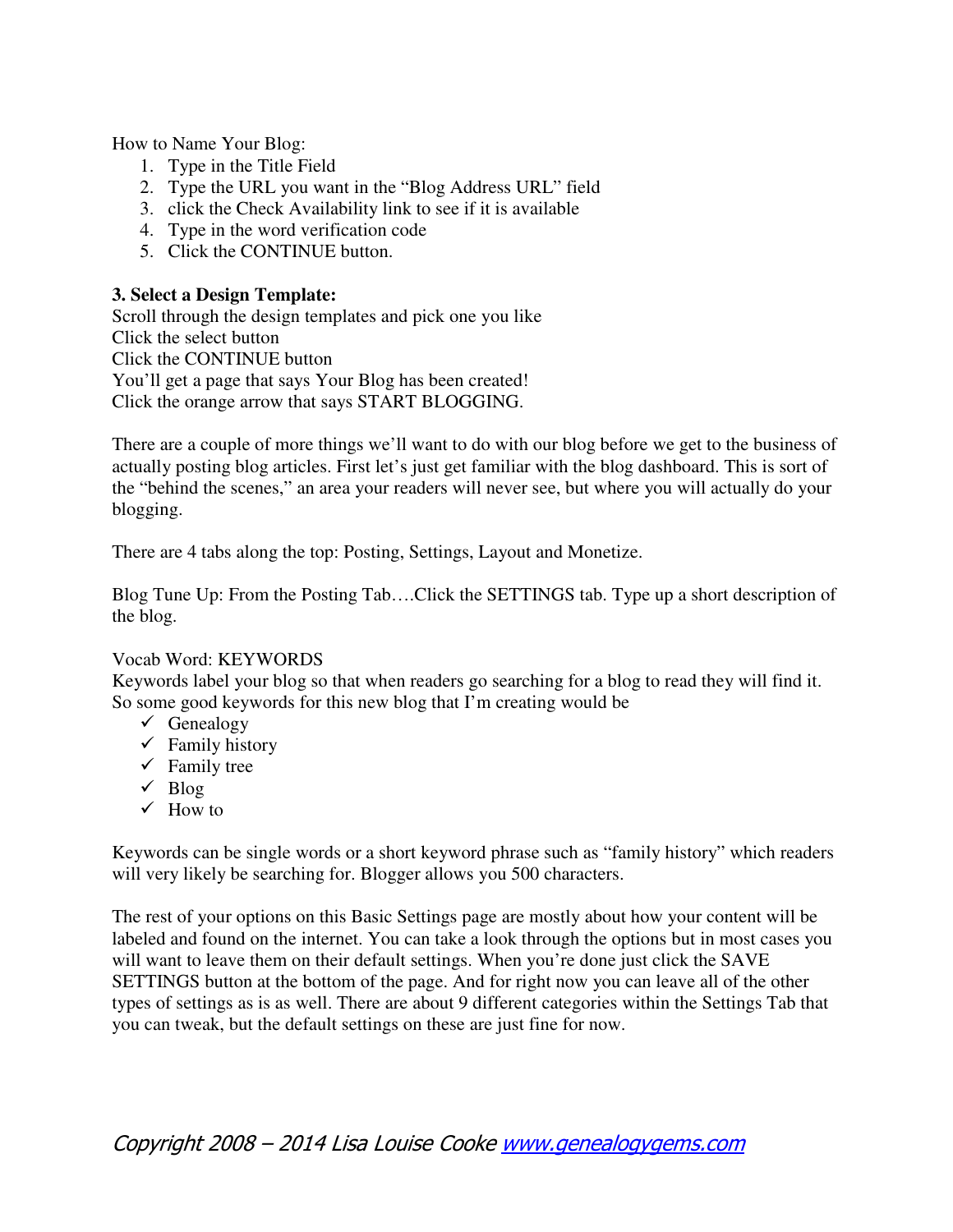**4. Add at least one gadget**. Click the LAYOUT tab. I love working with this area because this is where you get to customize the layout and the types of gizmos and gadgets that are on your blog. We don't want to overdo it but there are some really good ones you're not going to want to miss.

Blogger will automatically add a couple of gadgets to the sidebar of your blog. They are:

- $\checkmark$  Followers people who use blogger who subscribe to your blog's RSS feed.
- $\checkmark$  **Blog Archive** This gadget automatically archives your older blog posts.
- $\checkmark$  About Me This is just a place where you can tell your readers a little more about yourself and include your email address if you wish.

To see what other types of gadgets you can add just click the Add A Gadget link in top side box

That will bring up a window with lots of choices for you:

- $\checkmark$  Search Box
- $\sqrt{ }$  Text
- $\checkmark$  Photos
- $\checkmark$  Slide show
- Video Bar
- $\checkmark$  Polls
- $\checkmark$  Lists
- $\checkmark$  RSS feed
- $\checkmark$  Subscription Links
- $\checkmark$  HTML / Javascript

Each one of these is very easy to use and pretty self-explanatory. But I recommend not overloading your blog. Only include, at least to start, the items you really think your readers would get some value from. Otherwise it can just be annoying distraction that gives readers a reason to leave your blog.

How to Add a Picture Gadget to Your Blog:

- 1. Cick the plus sign on the right hand side of the page for the PICTURE gadget.
- 2. This will bring up a page call CONFIGURE IMAGE.
- 3. Give the image a title
- 4. Type a Caption
- 5. Link to an image on the web OR upload from your computer hard drive.
- 6. (To upload from your computer make sure the "From your computer" button is selected and then just click the BROWSE button. Navigate your way to the location of the photo on your computer's hard drive and select it.) Once the image appears that means it has been successfully uploaded to Blogger.
- 7. (If you want to link this image to another website, then you will want to type in the address in the LINK field.)
- 8. Click the orange SAVE button and we're done.
- 9. Now you will be back at your dashboard in the Layout mode. You will see that the top box on the side is now labeled as the title you gave your image.
- 10. Click the blue PREVIEW button at the top and a preview window will open showing how your blog currently looks and it will include the image you just uploaded.